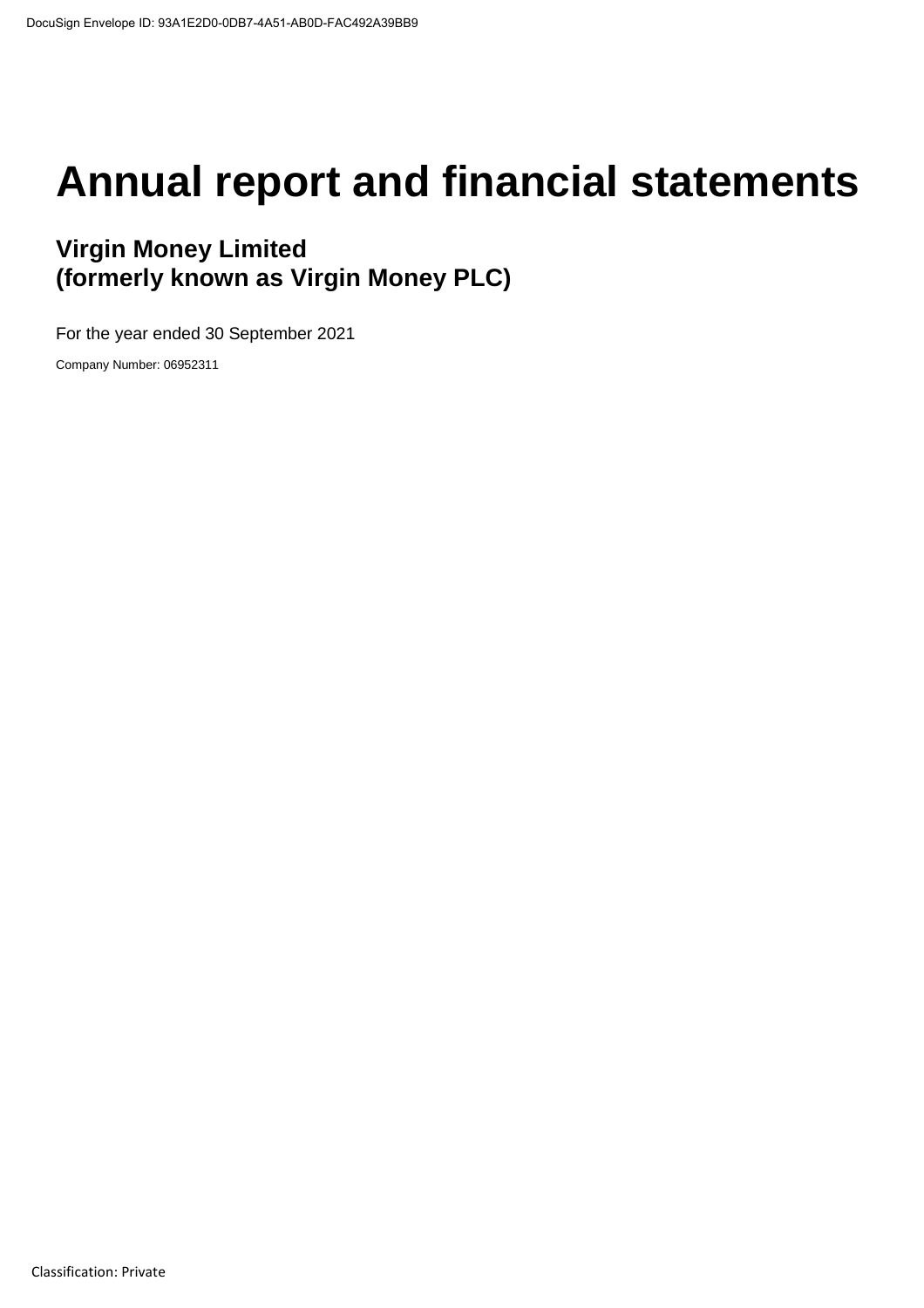### **Annual report and financial statements For the year ended 30 September 2021**

### **Contents**

| Officers and professional advisers | 1                 |
|------------------------------------|-------------------|
| Strategic report                   | $\overline{2}$    |
| Directors' report                  | $\overline{4}$    |
| Independent auditor's report       | 6                 |
| Statement of comprehensive income  | 8                 |
| Balance sheet                      | 9                 |
| Statement of changes in equity     | 10                |
| Statement of cash flows            | 11                |
| Notes to the financial statements  | $12 \overline{ }$ |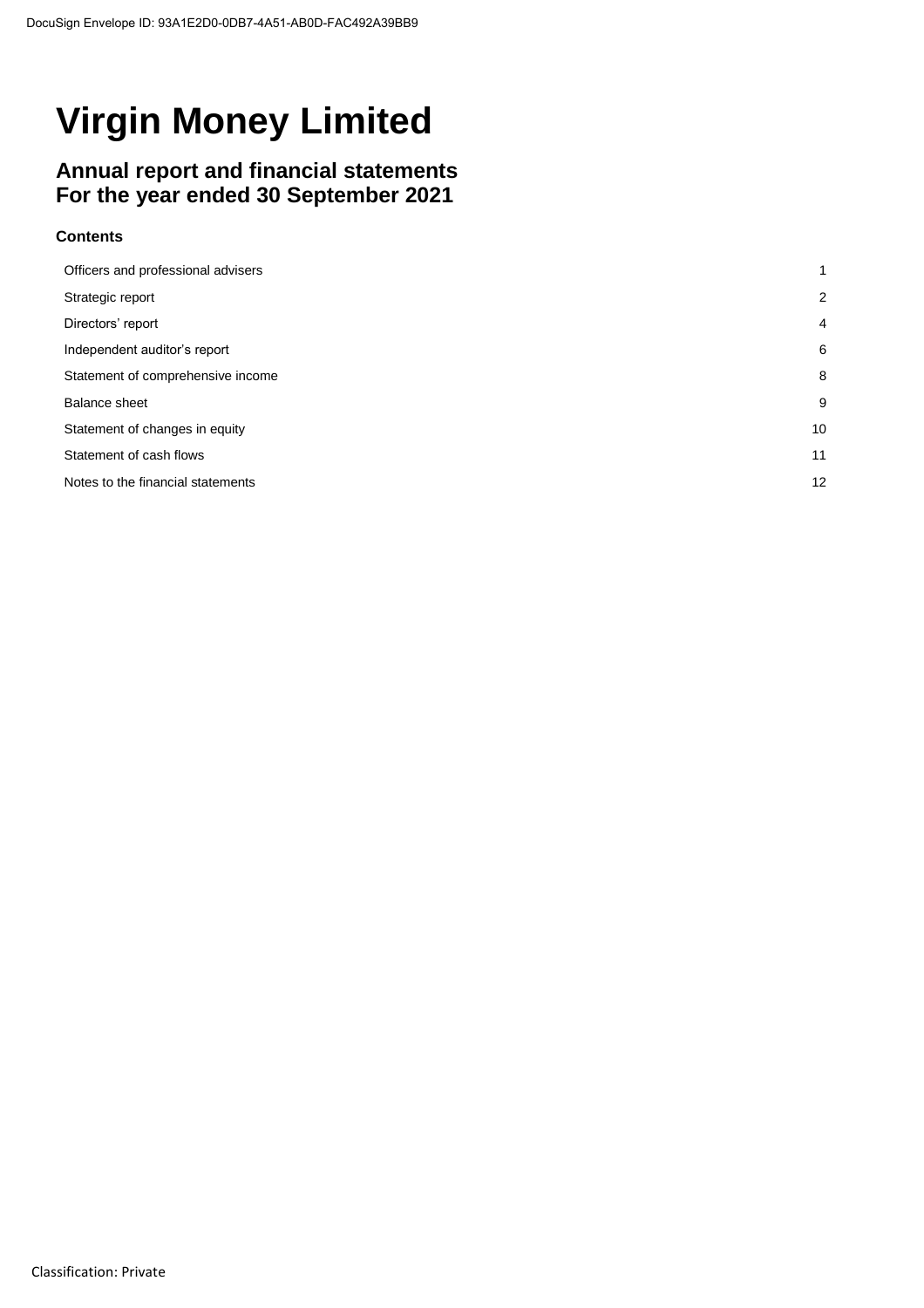### **Officers and professional advisers**

| <b>Directors</b>         | David Duffy<br>Clifford Abrahams (appointed 8 March 2021)<br>David Bennett (resigned 27 May 2021)<br>Paul Coby (resigned 27 May 2021)<br>Geeta Gopalan (resigned 27 May 2021)<br>Elena Novokreshchenova (appointed 22 March 2021, resigned 27 May 2021)<br>Darren Pope (resigned 27 May 2021)<br>Amy Stirling (resigned 27 May 2021)<br>Tim Wade (resigned 27 May 2021) |
|--------------------------|-------------------------------------------------------------------------------------------------------------------------------------------------------------------------------------------------------------------------------------------------------------------------------------------------------------------------------------------------------------------------|
| <b>Secretary</b>         | Lorna McMillan                                                                                                                                                                                                                                                                                                                                                          |
| <b>Registered office</b> | Jubilee House<br>Gosforth<br>Newcastle upon Tyne<br>NE3 4PL                                                                                                                                                                                                                                                                                                             |
| Independent auditors     | Ernst & Young LLP<br>Atria One<br>144 Morrison Street<br>Edinburgh<br>EH3 8EX                                                                                                                                                                                                                                                                                           |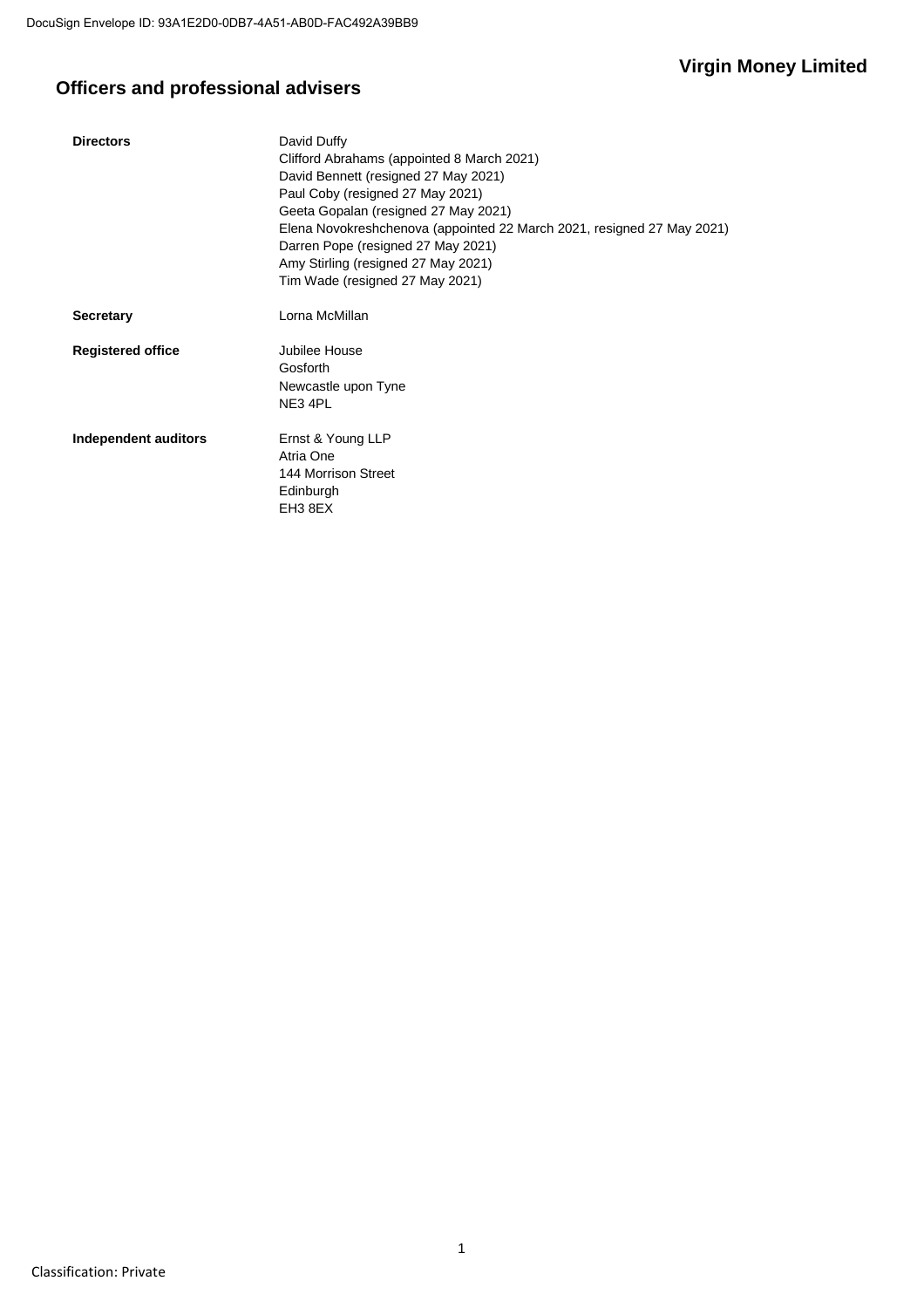### **Strategic report**

The Directors of Virgin Money Limited (formerly known as Virgin Money PLC) (the 'Company') present their Strategic report for the year ended 30 September 2021.

#### **Principal activities and business structure**

The Company is a wholly owned subsidiary of Virgin Money Holdings (UK) PLC. The Company's ultimate parent company is Virgin Money UK PLC ('Virgin Money') which together with its subsidiaries and controlled entities is referred to as the 'Group' in this Annual report.

On 26 September 2019, at a hearing in the Court of Session in Edinburgh, the Court approved a banking business transfer scheme under Part VII of the Financial Services and Markets Act 2000 (FSMA). The scheme effective date was 21 October 2019 and, in accordance with the court approval, on this date the business of the Company was transferred to Clydesdale Bank PLC. On 10 October 2020, the Company submitted an application to the PRA for removal of the Company's entire Part 4a permissions, and on 11 May 2021, the withdrawal of the Company's status as an authorised person took effect.

The Company has not traded since the transfer date other than to continue to honour a small number of legacy employee loans, all of which matured in the prior period.

With effect from 27 March 2020, the financial year end of the Company was changed from 31 December to 30 September to align with the year-end of its ultimate parent company. Accordingly, the comparative period within this Annual report is for nine months to 30 September 2020.

On 23 September 2021, Virgin Money PLC re-registered from a public limited company to a private limited company by the name of Virgin Money Limited.

#### **Statutory profit**

The statutory profit after tax for the year ended 30 September 2021 was £Nil (9 months to 30 September 2020: £Nil) due to the Company not trading in the year.

#### **Key performance indicators**

The Directors do not rely on key performance indicators at the individual subsidiary level. The performance of the Company is included in the Annual Report and Accounts of Virgin Money UK PLC. The business is managed within the Virgin Money UK PLC Group and the results are consistent with the Company's status as a fully integrated and wholly owned subsidiary of the Virgin Money UK PLC Group. For this reason, the Company's Directors believe that providing further indicators for the Company itself would not enhance an understanding of the development, performance or position of the Company.

#### **Principal risks and mitigating actions**

The Company has not actively traded during the year and therefore has no principal or emerging risk exposures as at 30 September 2021.

#### **Stakeholder engagement and Board decision making (s.172 compliance)**

The Companies Act 2006 sets out a number of general duties which directors owe to the Company. New legislation has been introduced to help shareholders better understand how directors have discharged their duty to promote the success of the Company, while having regard to the matters set out in section 172(1)(a) to (f) of the Companies Act 2006.

The Company is part of the Virgin Money Group, and where matters impact other entities in the Group, stakeholder engagement is led by the Group Board. Further information on how the Group Board engages with stakeholders can be found in the Group Annual Report and Accounts.

As detailed above, on 26 September 2019, at a hearing in the Court of Session in Edinburgh, the Court approved a banking business transfer scheme under Part VII of the Financial Services and Markets Act 2000. The scheme effective date was 21 October 2019 and, in accordance with the court approval, on this date the business of the Company was transferred to Clydesdale Bank PLC. The Board considered the interests of key stakeholders through this process and engaged extensively with them.

In the current year, the Company had limited stakeholders. The Company has no employees, suppliers or customers and management of community and environmental stakeholders is managed by the Group Board. As a result, other matters set out in section 172(1) regarding stakeholder engagement with employees, suppliers, customers and communities is not relevant to the Company.

In accordance with the Large and Medium-sized Companies and Groups (Accounts and Reports) Regulations 2008, the directors confirm that they have both engaged with and had regard to the interest of key stakeholders in their duties as directors of the Company.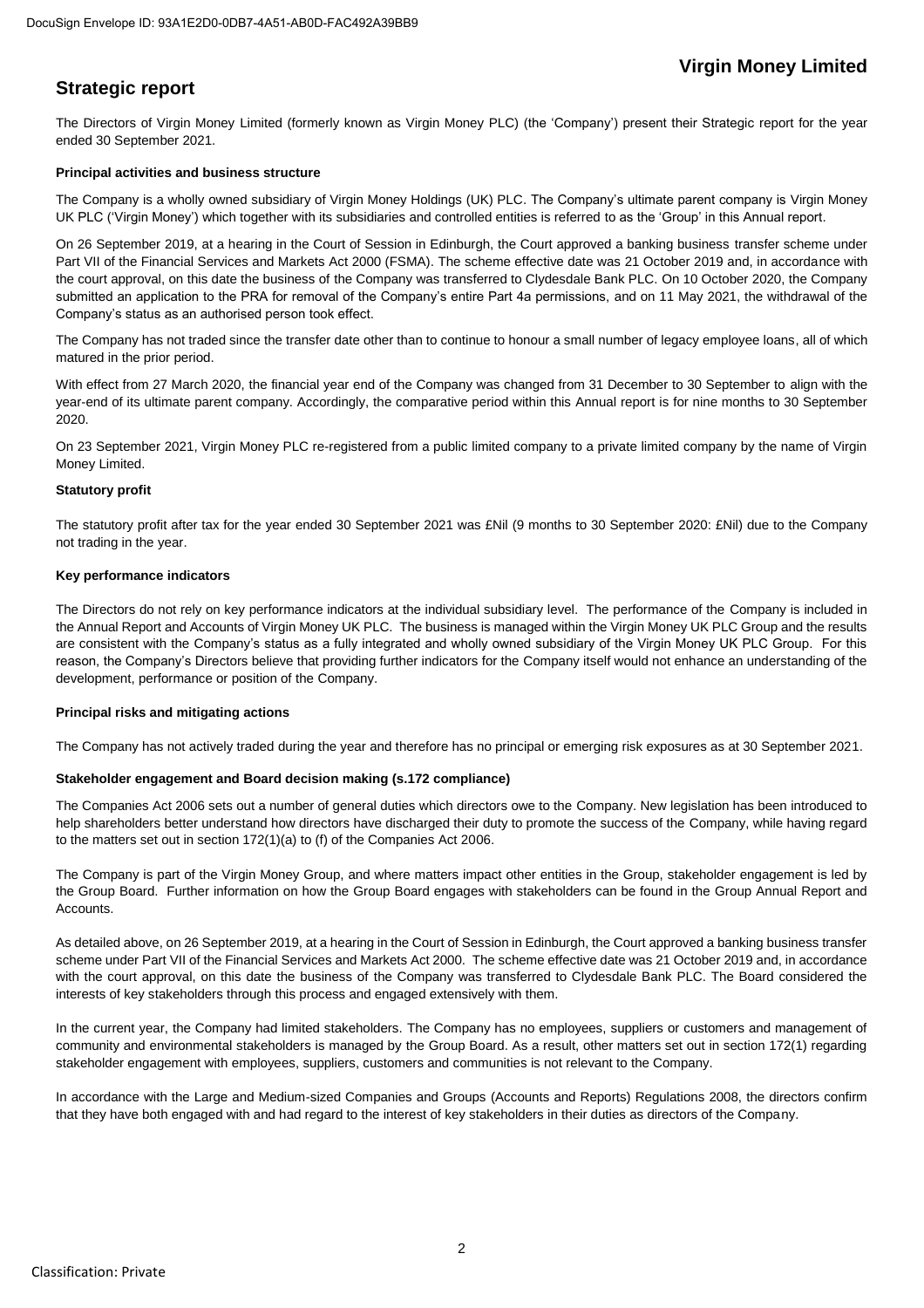### **Strategic report (continued)**

### **Outlook**

As noted previously, the business of the Company was transferred to Clydesdale Bank PLC on 21 October 2019 and on 11 May 2021, the Company's status as an authorised person was withdrawn. Subsequent to these activities, there have been no business transactions within Virgin Money Limited and it is intended that the Company will become dormant.

The Strategic report was approved by the Board of Directors on 23 March 2022 and was signed on its behalf by:

DocuSigned by: 47F32C4F336643F

Clifford Abrahams **Director**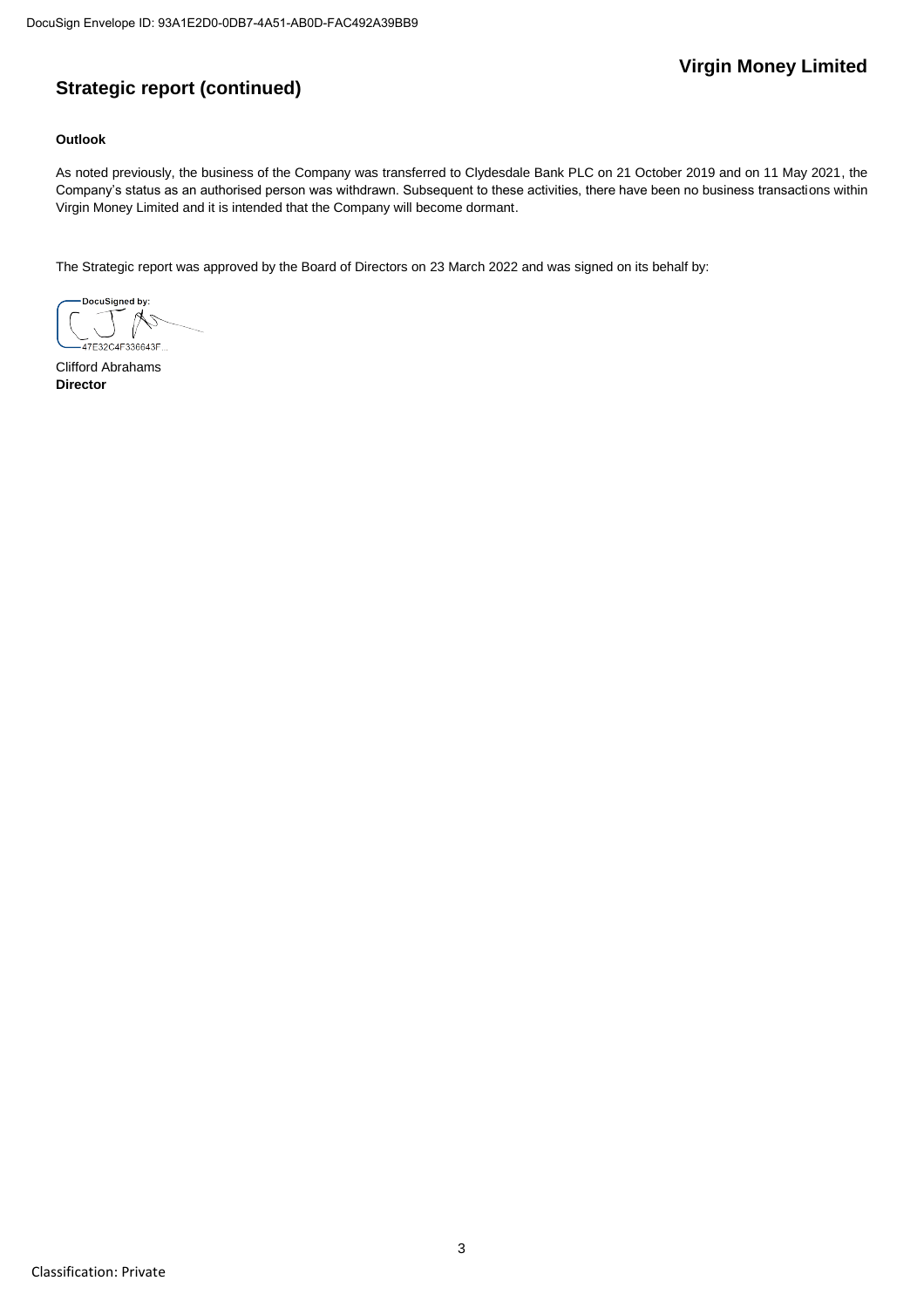### **Directors' report**

The Directors of the Company submit their report and financial statements for the year ended 30 September 2021.

#### **Corporate governance**

Details of the corporate governance framework applying to the Company are set out in the Corporate governance report within the Virgin Money UK PLC Annual Report and Accounts.

#### **Profits and appropriations**

The Company made a profit before tax for the year to 30 September 2021 of £Nil (9 months to 30 September 2020: £Nil).

#### **Future developments and financial risk management objectives and policies**

Information regarding future developments and financial risk management objectives and policies of the Company in relation to the use of financial instruments that would otherwise be required to be disclosed in the Directors' report, and which is incorporated into this report by reference, can be found in the Strategic report.

#### **Directors and directors' interests**

The current Directors are shown on page 1.

Directors who are not full-time employees of the Group or a related body corporate are appointed in accordance with the Articles of Association and may be eligible for reappointment thereafter. No Directors retired by rotation during the year.

#### *Directors' interests*

No Director had any interest in the shares of the Company or its subsidiaries at any time during the year.

#### *Directors' liabilities*

During the year, the Group paid a premium for a contract insuring the Directors and officers of the Group, its subsidiaries and controlled entities against personal liabilities which may arise in the course of the performance of their duties, as well as protecting the Company itself to the extent that it is obligated to indemnify Directors and officers for such liability.

#### **Stakeholder engagement and business relationships**

Details of stakeholder engagement relevant to the Company are set out in the Strategic report above and the Governance report within the Virgin Money UK PLC Annual Report and Accounts.

### **Employees and employee engagement**

The Company had no employees in the year. Information in relation to employees on a Group basis can be found in the Strategic report section of the Virgin Money UK PLC Annual Report and Accounts.

#### **Political and charitable donations**

No political or charitable donations were made during the year (9 months to 30 September 2020: £Nil).

### **Management of risk**

Risk and capital related disclosures for the Company are included within the Strategic report. The information contained within this disclosure has not been audited by the Company's external auditor.

Risk and capital related disclosures for Virgin Money UK PLC can be found in the Virgin Money UK PLC Pillar 3 report, [www.virginmoneyukplc.com/investor-relations/results-and-reporting/financial-results/](http://www.virginmoneyukplc.com/investor-relations/results-and-reporting/financial-results/) and also within the Risk report section of the Virgin Money UK PLC Annual Report and Accounts.

### **Related parties**

Details of related party transactions are set out in note 5.2 of the financial statements.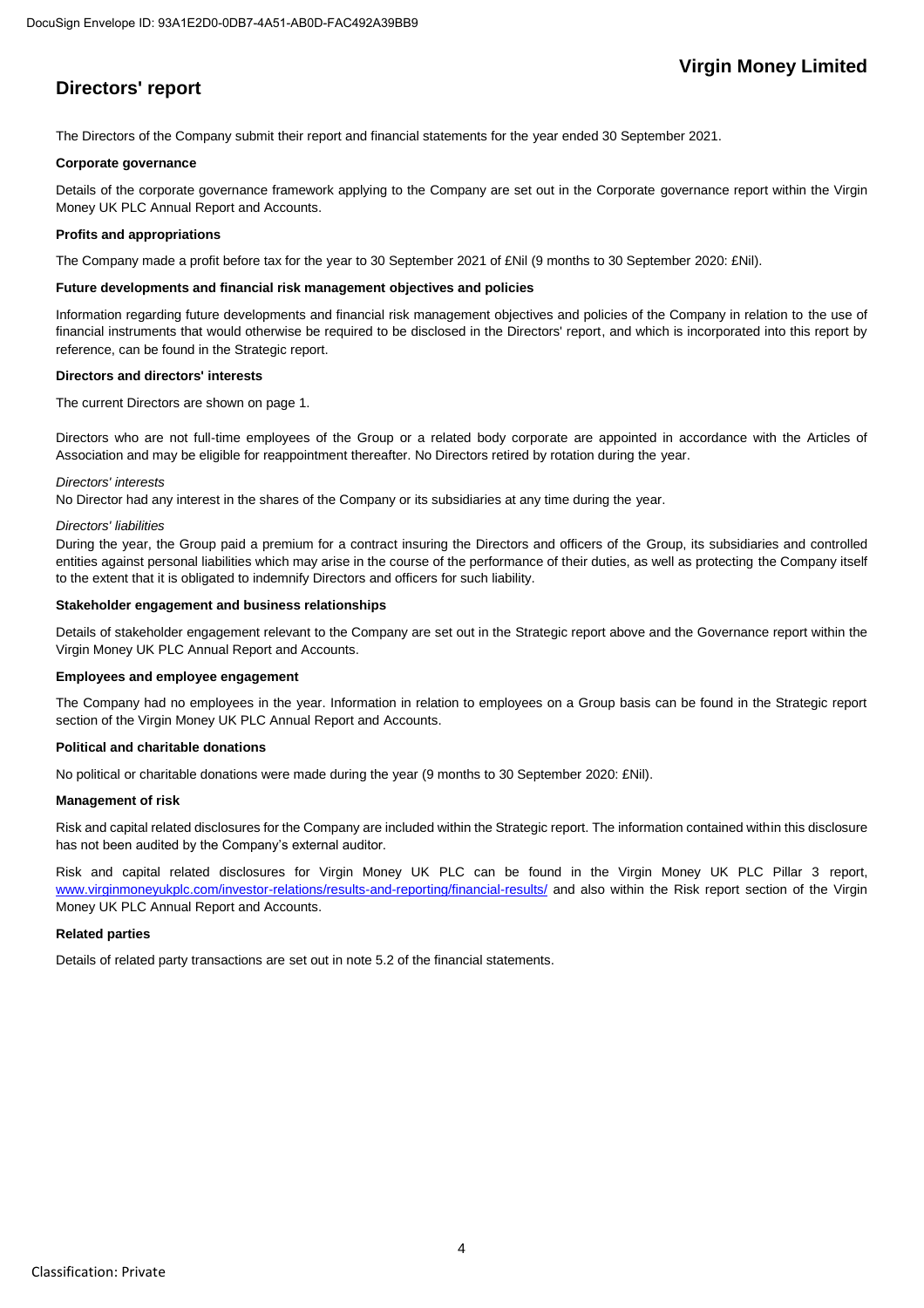### **Directors' report (continued)**

### **Share capital**

On 29 September 2021, a special resolution was passed that reduced the issued ordinary share capital of the Company by cancelling and extinguishing 1,629,999,999 shares totalling £1,630.0m. Following this reduction, the issued ordinary share capital of the Company at 30 September 2021 comprises one ordinary share of £1.

Further share capital information is shown in note 4.1 of the financial statements.

#### **Going concern**

The Directors have made an assessment of the Company's ability to continue as a going concern and given there are no immediate plans to liquidate the company, are satisfied that it has the resources to continue in business for at least 12 months from the approval of the financial statements.

The Company's use of the going concern basis for preparation of the accounts is discussed in note 1.3 to the financial statements.

#### **Events after the balance sheet date**

There have been no significant events between 30 September 2021 and the date of approval of the financial statements which would require a change to or additional disclosure in the financial statements.

#### **Statement of Directors' responsibilities**

The Directors are responsible for preparing the Strategic report, Directors' report and the financial statements in accordance with applicable law and regulations.

Company law requires the Directors to prepare financial statements for each financial year. Under that law, they are required to prepare the financial statements in accordance with International Accounting Standards (IASs) in conformity with the requirements of the Companies Act 2006. Under company law the Directors must not approve the financial statements unless they are satisfied that they give a true and fair view of the state of affairs of the Company and of the profit or loss of the Company for that year. In preparing these financial statements the Directors are required to:

- select suitable accounting policies in accordance with International Accounting Standard (IAS) 8: Accounting Policies, Changes in Accounting Estimates and Errors and then apply them consistently;
- present information, including accounting policies, in a manner that provides relevant, reliable, comparable and understandable information;
- provide additional disclosures when compliance with the specific requirements of IFRSs is insufficient to enable users to understand the impact of particular transactions, other events and conditions on the financial performance;
- state that the Company has complied with IASs, subject to any material departures disclosed and explained in the financial statements;
- make judgements and accounting estimates that are reasonable; and
- make an assessment of the Company's ability to continue as a going concern and provide an explanation where this is not the case.

The Directors are responsible for keeping adequate accounting records that are sufficient to show and explain the Company's transactions and disclose with reasonable accuracy at any time the financial position of the Company and enable them to ensure that the financial statements comply with the Companies Act 2006. They are also responsible for safeguarding the assets of the Company and hence for taking reasonable steps for the prevention and detection of fraud and other irregularities.

### **Auditors**

The Directors who were members of the Board at the time of approving the Directors' report are noted on page 1. Having made enquiries of fellow Directors and of the Company's auditor, each of these Directors confirms that:

- to the best of each Director's knowledge and belief, there is no information relevant to the preparation of their report of which the Company's auditor is unaware; and
- each Director has taken all the steps a Director might reasonably be expected to have taken to be aware of relevant audit information and to establish that the Company's auditor is aware of that information.

By order of the Board

 $\rightsquigarrow$ 

Lorna **MeMillan**<sup>D3 ...</sup> **Company Secretary 23 March 2022**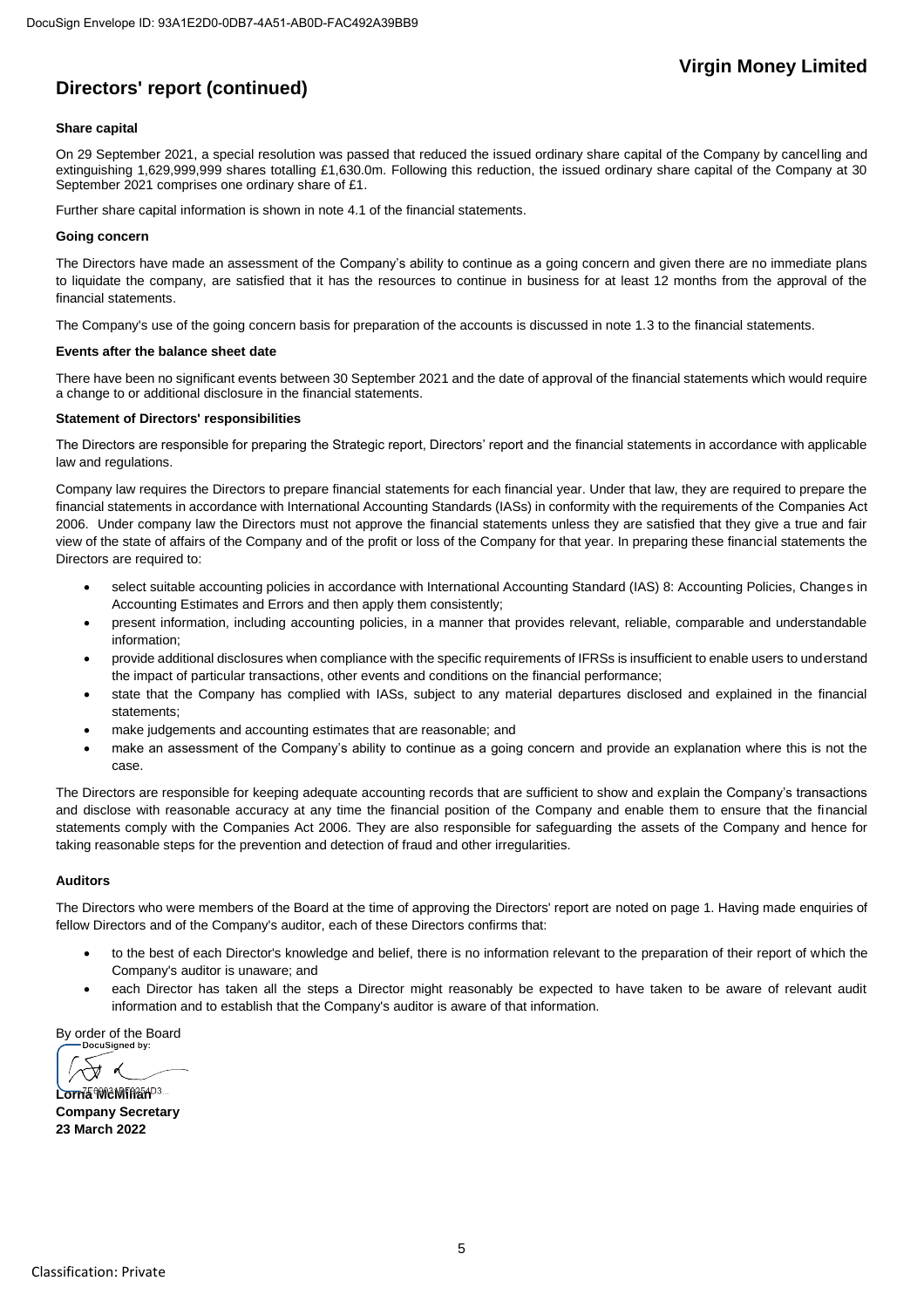### **INDEPENDENT AUDITOR'S REPORT TO THE MEMBERS OF VIRGIN MONEY LIMITED**

### **Opinion**

We have audited the financial statements of Virgin Money Limited for the year ended 30 September 2021 which comprise the Statement of comprehensive income, Balance sheet, Statement of changes in equity, the Statement of cash flows and the related notes 1 to 5.2, including a summary of significant accounting policies. The financial reporting framework that has been applied in their preparation is applicable law and International Accounting Standards in conformity with the requirements of the Companies Act 2006.

In our opinion, the financial statements:

- give a true and fair view of the Company's affairs as at 30 September 2021 and of its results for the year then ended;
- have been properly prepared in accordance with International Accounting Standards in conformity with the requirements of the Companies Act 2006; and
- have been prepared in accordance with the requirements of the Companies Act 2006.

### **Basis for opinion**

We conducted our audit in accordance with International Standards on Auditing (UK) (ISAs (UK)) and applicable law. Our responsibilities under those standards are further described in the Auditor's responsibilities for the audit of the financial statements section of our report. We are independent of the Company in accordance with the ethical requirements that are relevant to our audit of the financial statements in the UK, including the FRC's Ethical Standard, and we have fulfilled our other ethical responsibilities in accordance with these requirements.

We believe that the audit evidence we have obtained is sufficient and appropriate to provide a basis for our opinion.

#### **Conclusions relating to going concern**

In auditing the financial statements, we have concluded that the Directors' use of the going concern basis of accounting in the preparation of the financial statements is appropriate.

Based on the work we have performed, we have not identified any material uncertainties relating to events or conditions that, individually or collectively, may cast significant doubt on the Company's ability to continue as a going concern for a period of at least 12 months from when the financial statements are authorised for issue.

Our responsibilities and the responsibilities of the Directors with respect to going concern are described in the relevant sections of this report. However, because not all future events or conditions can be predicted, this statement is not a guarantee as to the Company's ability to continue as a going concern.

#### **Other information**

The other information comprises the information included in the annual report, other than the financial statements and our auditor's report thereon. The Directors are responsible for the other information contained within the annual report.

Our opinion on the financial statements does not cover the other information and, except to the extent otherwise explicitly stated in this report, we do not express any form of assurance conclusion thereon.

Our responsibility is to read the other information and, in doing so, consider whether the other information is materially inconsistent with the financial statements or our knowledge obtained in the course of the audit or otherwise appears to be materially misstated. If we identify such material inconsistencies or apparent material misstatements, we are required to determine whether there is a material misstatement in the financial statements themselves. If, based on the work we have performed, we conclude that there is a material misstatement of the other information, we are required to report that fact.

We have nothing to report in this regard.

#### **Opinions on other matters prescribed by the Companies Act 2006**

In our opinion, based on the work undertaken in the course of the audit:

- the information given in the Strategic report and the Directors' report for the financial year for which the financial statements are prepared is consistent with the financial statements; and
- the Strategic report and Directors' report have been prepared in accordance with applicable legal requirements.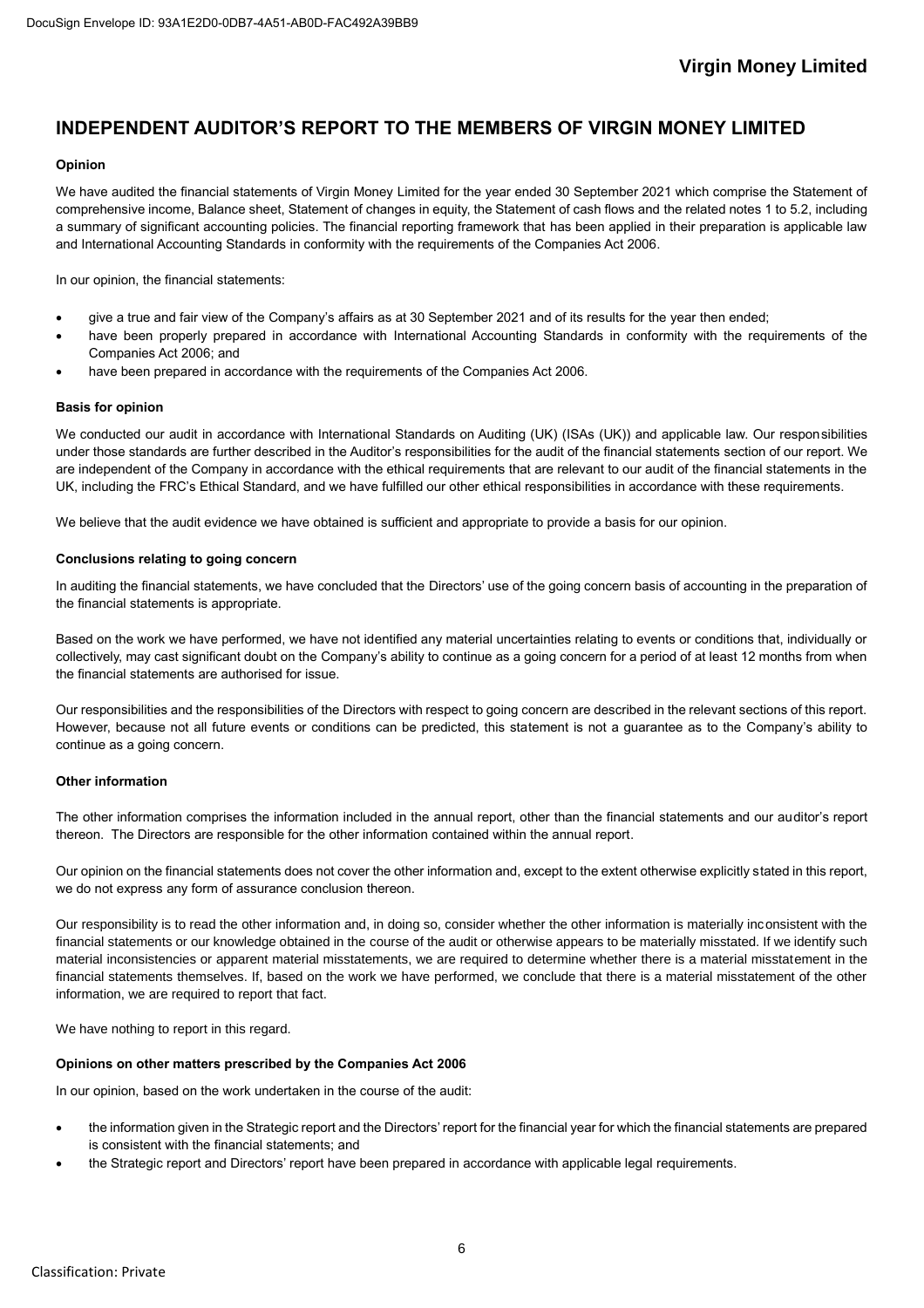### **INDEPENDENT AUDITOR'S REPORT TO THE MEMBERS OF VIRGIN MONEY LIMITED (continued)**

#### **Matters on which we are required to report by exception**

In light of the knowledge and understanding of the Company and its environment obtained in the course of the audit, we have not identified material misstatements in the Strategic report or Directors' report.

We have nothing to report in respect of the following matters in relation to which the Companies Act 2006 requires us to report to you if, in our opinion:

- adequate accounting records have not been kept, or returns adequate for our audit have not been received from branches not visited by us; or
- the financial statements are not in agreement with the accounting records and returns; or
- certain disclosures of Directors' remuneration specified by law are not made; or
- we have not received all the information and explanations we require for our audit.

#### **Responsibilities of Directors**

As explained more fully in the Statement of Directors' responsibilities set out on page 5, the Directors are responsible for the preparation of the financial statements and for being satisfied that they give a true and fair view, and for such internal control as the Directors determine is necessary to enable the preparation of financial statements that are free from material misstatement, whether due to fraud or error.

In preparing the financial statements, the Directors are responsible for assessing the Company's ability to continue as a going concern, disclosing, as applicable, matters related to going concern and using the going concern basis of accounting unless the Directors either intend to liquidate the Company or to cease operations, or have no realistic alternative but to do so.

### **Auditor's responsibilities for the audit of the financial statements**

Our objectives are to obtain reasonable assurance about whether the financial statements as a whole are free from material misstatement, whether due to fraud or error, and to issue an auditor's report that includes our opinion. Reasonable assurance is a high level of assurance but is not a guarantee that an audit conducted in accordance with ISAs (UK) will always detect a material misstatement when it exists. Misstatements can arise from fraud or error and are considered material if, individually or in the aggregate, they could reasonably be expected to influence the economic decisions of users taken on the basis of these financial statements.

A further description of our responsibilities for the audit of the financial statements is located on the Financial Reporting Council's website at https://www.frc.org.uk/auditorsresponsibilities. This description forms part of our auditor's report.

#### **Use of our report**

This report is made solely to the Company's members, as a body, in accordance with Chapter 3 of Part 16 of the Companies Act 2006. Our audit work has been undertaken so that we might state to the Company's members those matters we are required to state to them in an auditor's report and for no other purpose. To the fullest extent permitted by law, we do not accept or assume responsibility to anyone other than the Company and the Company's members as a body, for our audit work, for this report, or for the opinions we have formed.

DocuSigned by: Ernst & Young UP

*Blake Adlem (Senior statutory auditor) for and on behalf of Ernst & Young LLP, Statutory Auditor Edinburgh Date:*  24/3/2022 | 18:27 GMT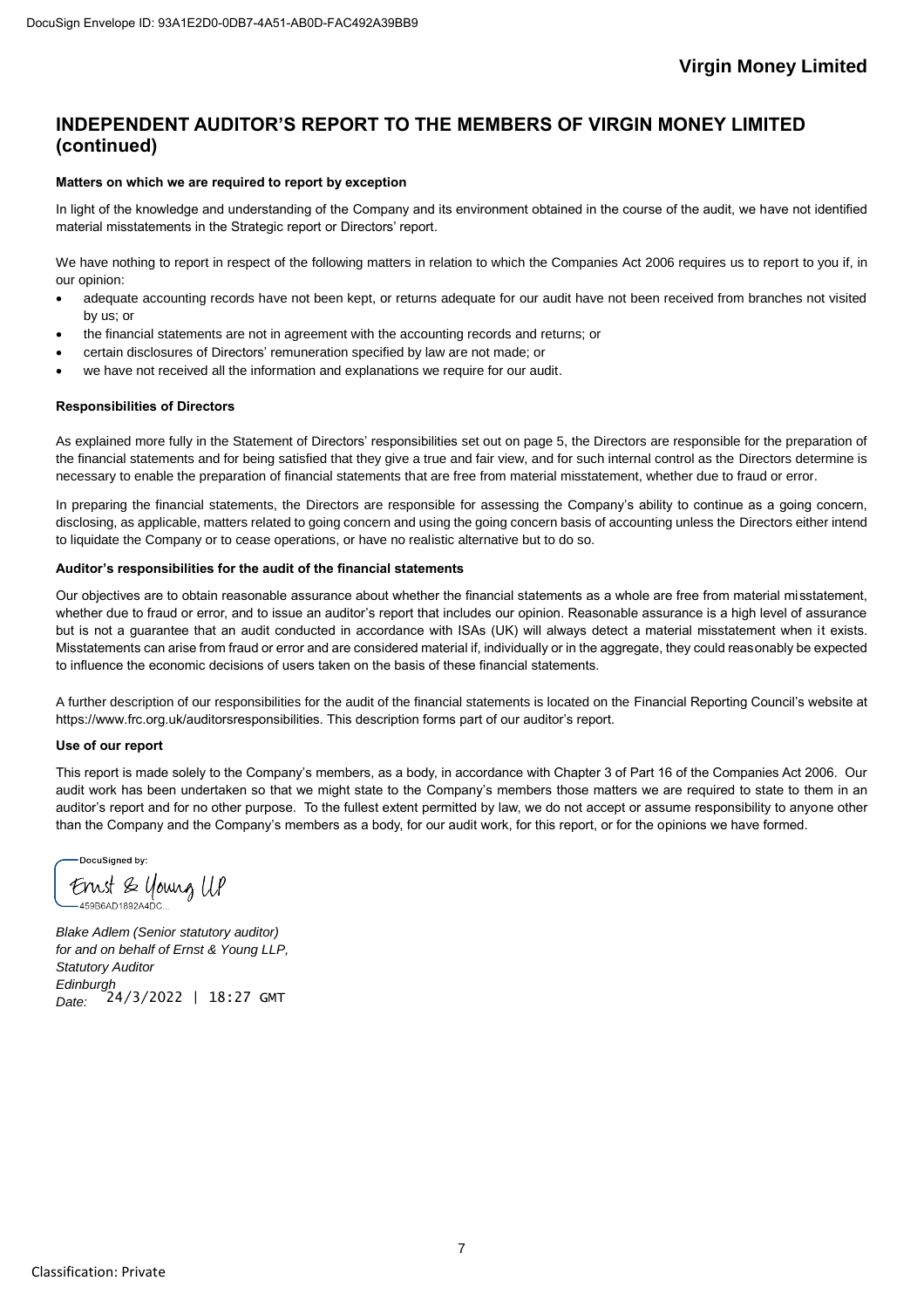### **Statement of comprehensive income for the period ended 30 September**

|                                                                                                  | Note | 12 months to<br>30 Sep 2021<br>£m | 9 months to<br>30 Sep 2020<br>£m |
|--------------------------------------------------------------------------------------------------|------|-----------------------------------|----------------------------------|
| Interest income<br>Interest expense and similar charges<br>Net interest income                   | 2.1  | -                                 | 0.2 <sub>l</sub><br>(0.2)        |
| Total comprehensive income for the period before and after tax attributable to<br>equity holders |      |                                   |                                  |

The notes on pages 12 to 18 form an integral part of these financial statements.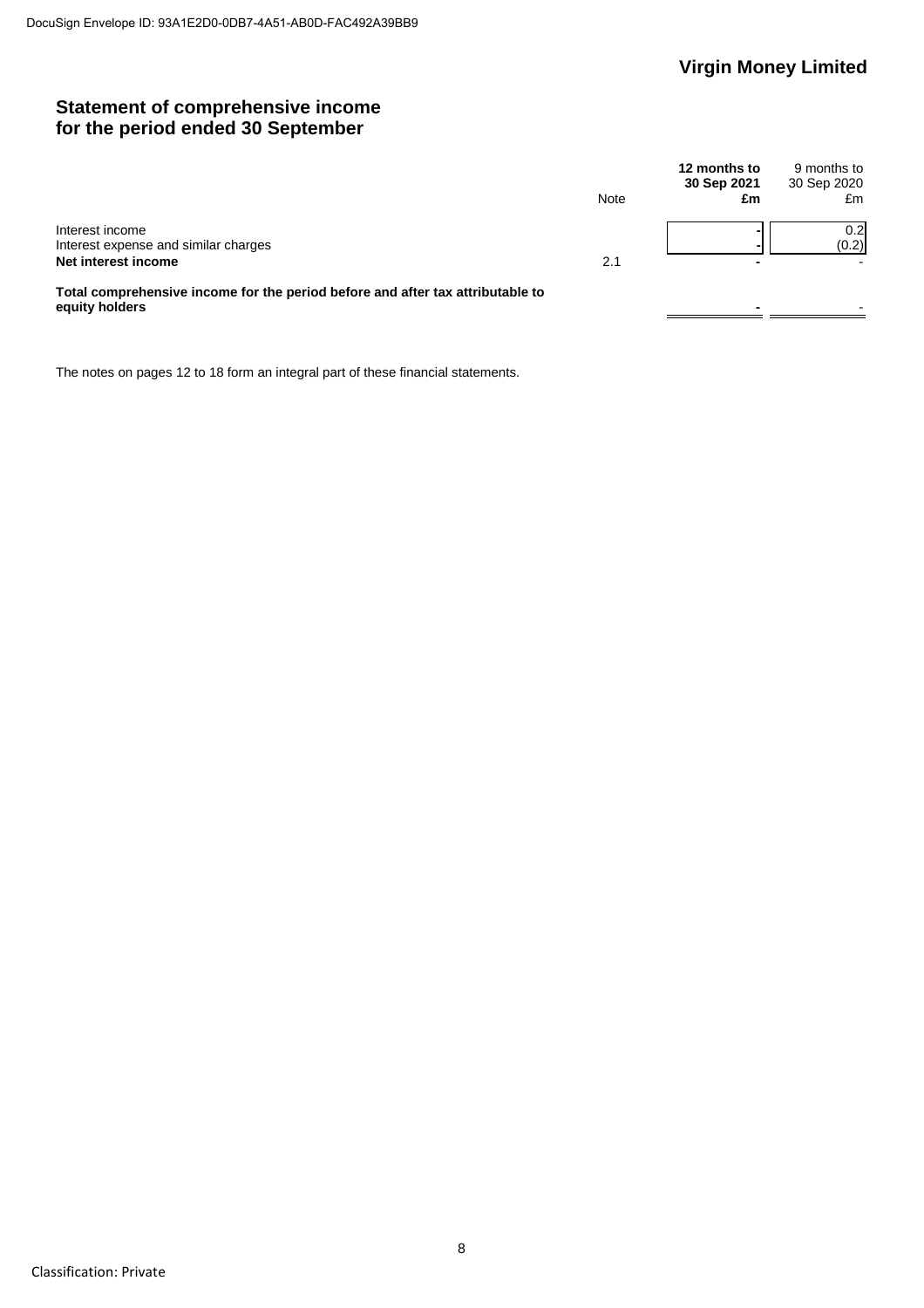### **Balance sheet**

|                                                     | <b>Note</b> | 2021<br>£m | 2020<br>£m           |
|-----------------------------------------------------|-------------|------------|----------------------|
| <b>Assets</b><br>Due from related entities          | 5.2         | 10.0       | 10.0                 |
| <b>Total assets</b>                                 |             | 10.0       | 10.0                 |
| <b>Equity</b><br>Share capital<br>Retained earnings | 4.1         | 10.0       | 1,630.0<br>(1,620.0) |
| <b>Total equity</b>                                 |             | 10.0       | 10.0                 |
| <b>Total liabilities and equity</b>                 |             | 10.0       | 10.0                 |

The notes on pages 12 to 18 form an integral part of these financial statements.

These financial statements were approved by the Board of Directors on 23 March 2022 and were signed on its behalf by:

.<br>DocuSigned by:  $\mathbb{R}$ Z

**Clifford Abrahams Director**

Company name: Virgin Money Limited Company number: 06952311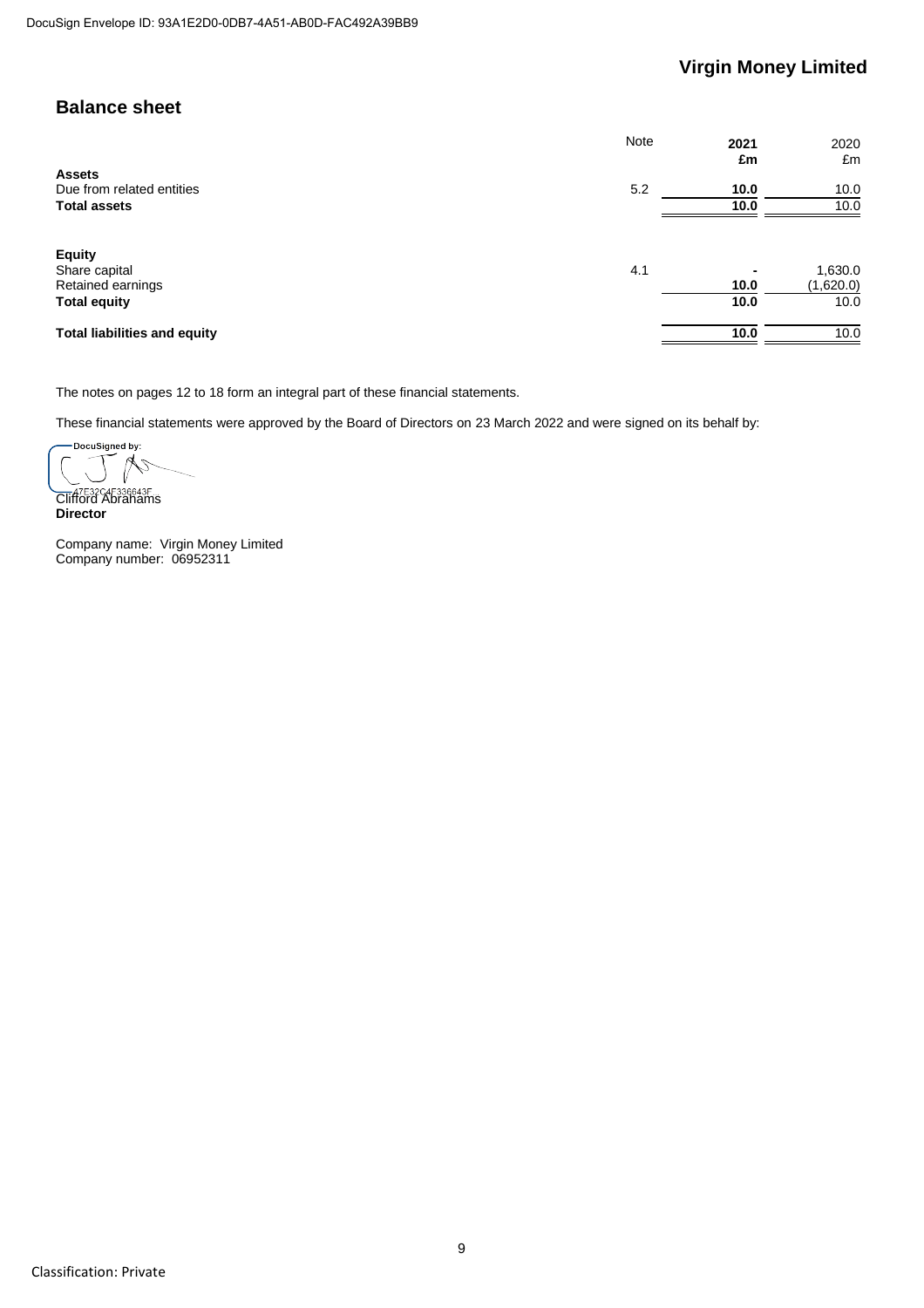### **Statement of changes in equity**

|                                                                               | <b>Notes</b> | <b>Share</b><br>capital<br>£m         | <b>Retained</b><br>earnings<br>£m | <b>Total</b><br>equity<br>£m |
|-------------------------------------------------------------------------------|--------------|---------------------------------------|-----------------------------------|------------------------------|
| As at 1 January 2020                                                          |              | 1,630.0                               | (1,620.0)                         | 10.0                         |
| Total comprehensive income, net of tax<br>As at 30 September 2020             | 4.1          | $\blacksquare$<br>1,630.0             | (1,620.0)                         | 10.0                         |
| Total comprehensive income, net of tax<br>Reduction in ordinary share capital |              | $\overline{\phantom{0}}$<br>(1,630.0) | 1,630.0                           |                              |
| As at 30 September 2021                                                       | 4.1          |                                       | 10.0                              | 10.0                         |

The notes on pages 12 to 18 form an integral part of these financial statements.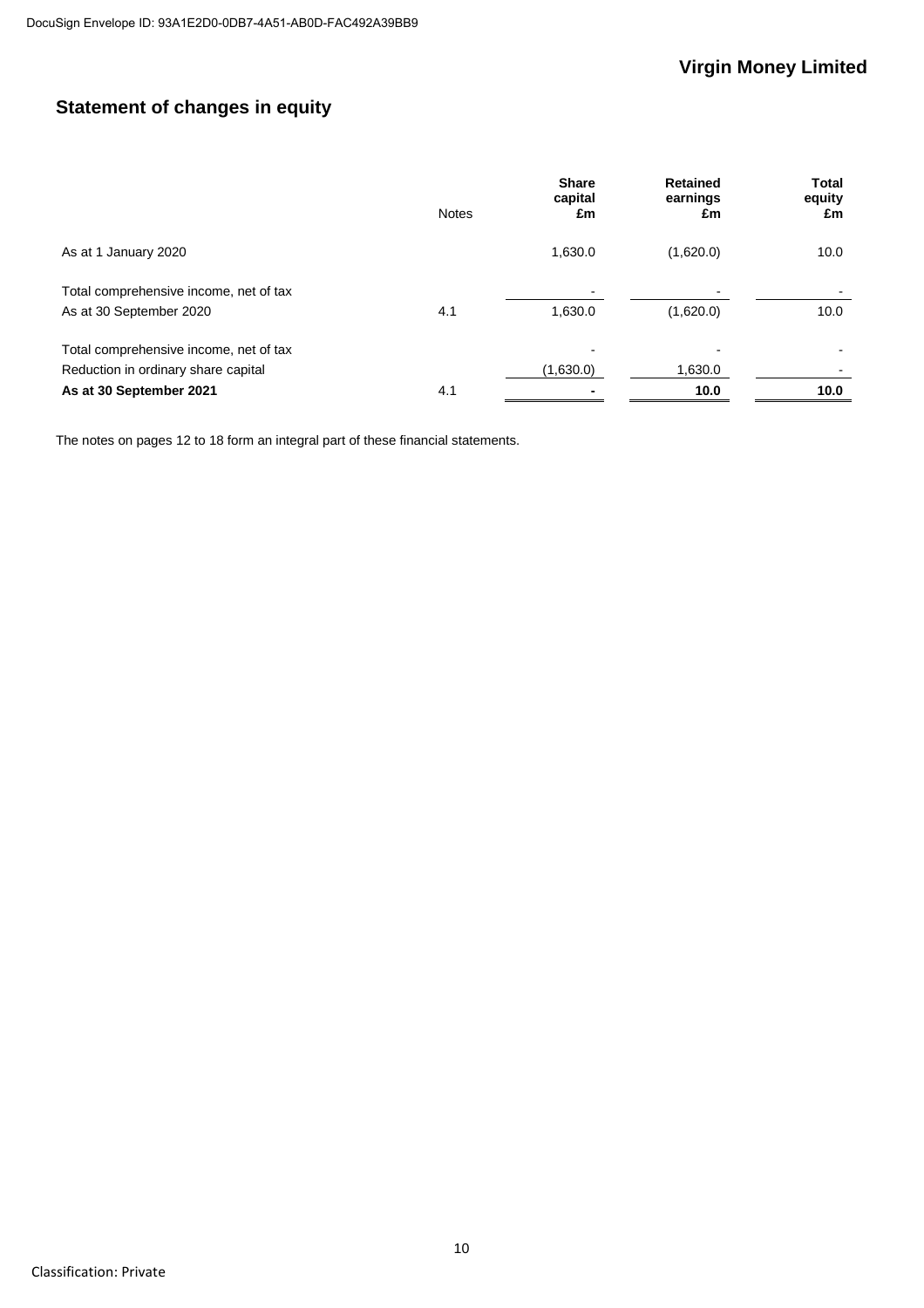### **Statement of cash flows**

|                                                          |              | 12 months to<br>30 Sep 2021 | 9 months to<br>30 Sep 2020 |
|----------------------------------------------------------|--------------|-----------------------------|----------------------------|
|                                                          | <b>Notes</b> | £m                          | £m                         |
| <b>Operating activities</b>                              |              |                             |                            |
| Profit on ordinary activities before tax                 |              |                             |                            |
| Adjustments for:                                         |              |                             |                            |
| Interest received                                        |              |                             | 0.4                        |
| Net cash provided by operating activities                |              |                             | 0.4                        |
| Cash flows from financing activities                     |              |                             |                            |
| Interest paid                                            |              |                             | (0.4)                      |
| Repayment of loan due to Clydesdale Bank PLC             |              |                             | (117.0)                    |
| Net cash used in financing activities                    |              |                             | (117.4)                    |
| Net decrease in cash and cash equivalents                |              |                             | (117.0)                    |
| Cash and cash equivalents at the beginning of the period |              | 10.0                        | 127.0                      |
| Cash and cash equivalents at the end of the period       | 5.1          | 10.0                        | 10.0                       |

The notes on pages 12 to 18 form an integral part of these financial statements.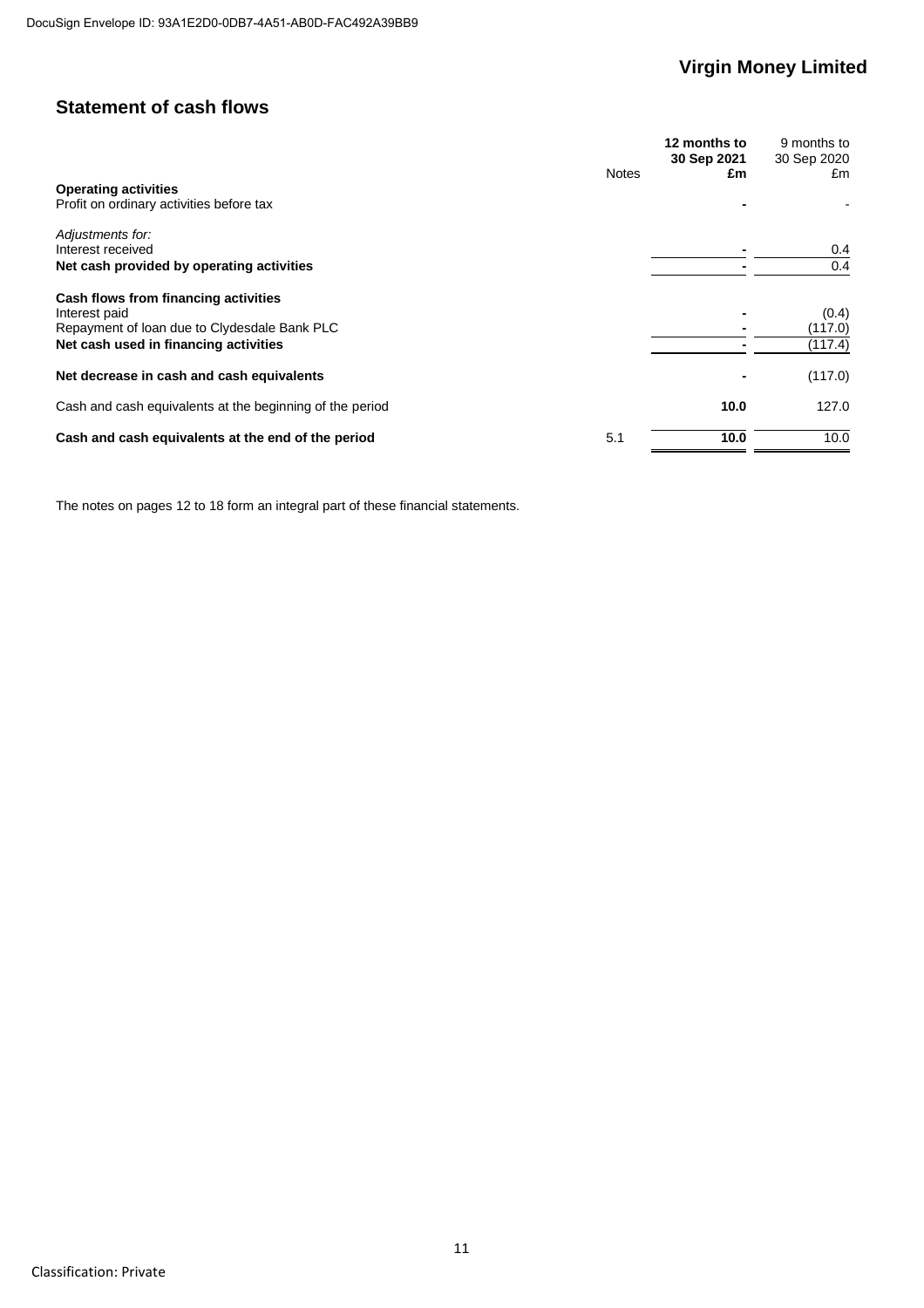### **Notes to the financial statements Section 1: Basis of preparation and accounting policies**

### **1.1 General information**

Virgin Money Limited is incorporated and registered in England and Wales. The Company is a wholly owned subsidiary of Virgin Money Holdings (UK) PLC, a company incorporated and registered in England and Wales.

On 26 September 2019, at a hearing in the Court of Session in Edinburgh, the Court approved a banking business transfer scheme under Part VII of the Financial Services and Markets Act 2000 (FSMA). The scheme effective date was 21 October 2019 and, in accordance with the court approval, on this date the business of Virgin Money Limited was transferred to Clydesdale Bank PLC. On 10 October 2020, the Company submitted an application to the PRA for removal of the Company's entire Part 4a permissions, and on 11 May 2021, the withdrawal of the Company's status as an authorised person took effect.

The Company's ultimate parent is Virgin Money UK PLC, a company incorporated and registered in England and Wales.

The smallest group in which the results of the Company are consolidated is that headed by Clydesdale Bank PLC. Virgin Money UK PLC heads the largest group in which the results of the Company are consolidated. The consolidated financial statements of Virgin Money UK PLC may be obtained from its registered office at Jubilee House, Gosforth, Newcastle upon Tyne, NE3 4PL. All references in these financial statements to 'the Group' refer to Virgin Money UK PLC and its subsidiaries, including the Company.

### **1.2 Basis of preparation**

The financial statements, which should be read in conjunction with the Strategic report and the Directors' report, have been prepared in accordance with International Accounting Standards (IASs) in conformity with the requirements of the Companies Act 2006<sup>(1)</sup>.

The financial information has been prepared under the historical cost convention. A summary of key accounting policies is set out in note 1.5.

### **1.3 Going concern**

As detailed in note 1.1 above, on 11 May 2021, the withdrawal of the Company's status as an authorised person took effect.

In line with the above, it is the intention of the Directors for the Company to become dormant. There are no immediate plans however, to liquidate the Company and the Directors have a reasonable expectation that the Company has adequate resources to continue in existence for the foreseeable future, and at least 12 months from the approval of the financial statements. Accordingly, the Directors adopt the going concern basis in preparing the Annual report and financial statements

### **1.4 New accounting standards and interpretations**

### *New accounting standards and interpretations adopted*

The Company has adopted no new or amended material International Accounting Standards Board (IASB) pronouncements in the current financial year.

Those IASB pronouncements that are effective for financial years beginning on or after 1 January 2020 and would have been applicable for entities with an accounting date commencing on 1 October 2020, have already been adopted by the Company in the shortened prior period that commenced on 1 January 2020.

### *New accounting standards and interpretations not yet adopted*

The IASB has issued a number of minor amendments to IASs that are not mandatory for 30 September 2021 reporting periods and have not been early adopted by the Company. These amendments are not expected to have a material impact for the Company and have therefore not been listed.

**<sup>(1)</sup>** As the Company's accounting year straddles 31 December 2020, the date the UK ceased to be subject to EU law, the 2021 published financial reports are required to follow EU adopted international accounting standards. From 1 October 2021, the Company will follow and refer only to UK adopted international accounting standards, with the UK Endorsement Board being the body responsible for providing authorisation for the use of new IASB standards, amendments or interpretations in the UK from 1 January 2021. As at 30 September 2021, there were no material endorsement disparities between the UK and EU.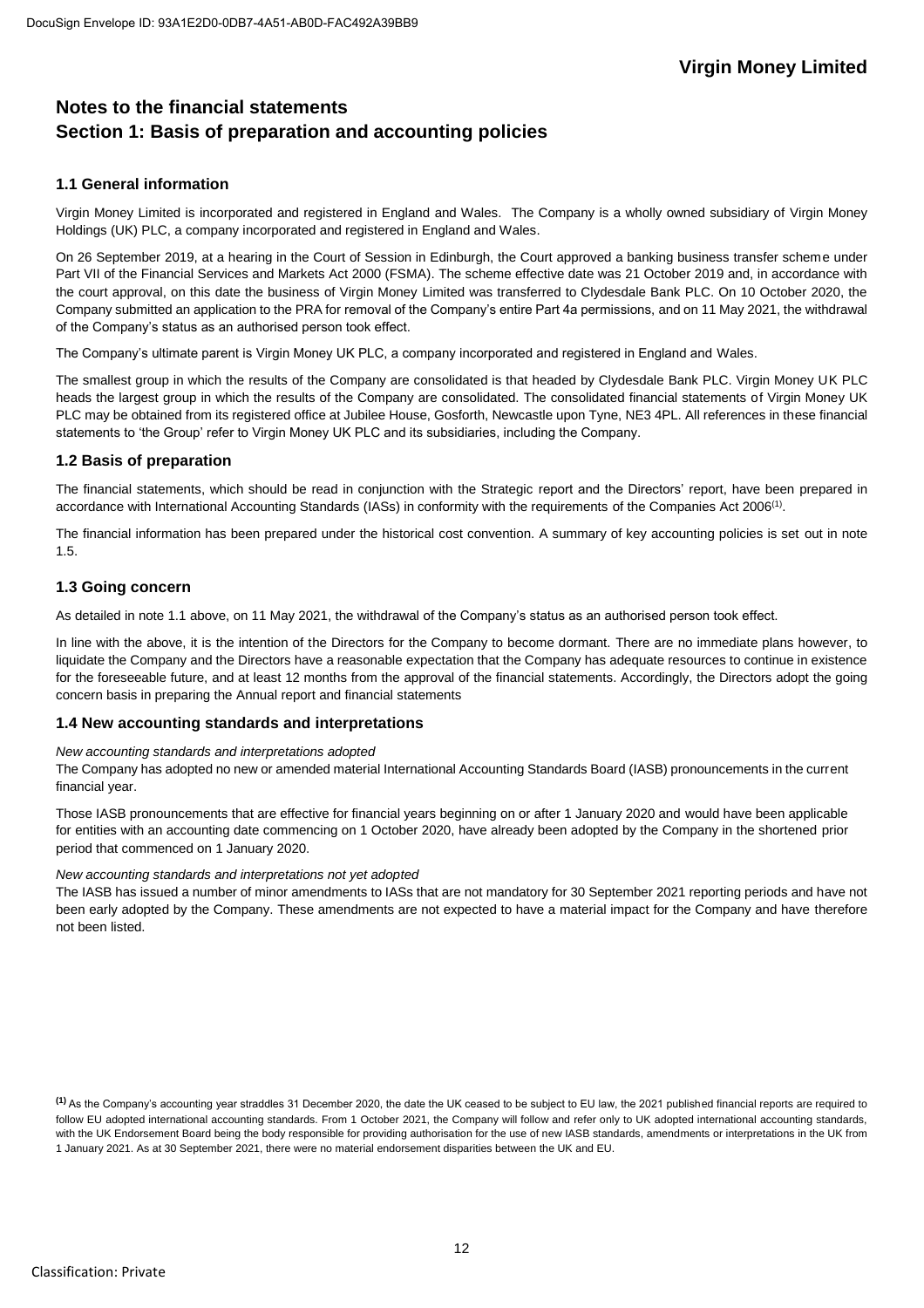### **Notes to the financial statements Section 1: Basis of preparation and accounting policies**

### **1.5 Accounting policies**

The accounting policies set out below have been applied consistently to all periods presented in these financial statements.

#### **Functional and presentation currency**

Items included in the financial statements are measured using the currency of the primary economic environment in which the Company operates (the 'functional currency'). The financial statements are presented in pounds Sterling (GBP), which is also the Company's presentation currency, rounded to the nearest hundred thousand pounds sterling (£0.1m) unless otherwise stated.

#### **Revenue recognition**

#### *Net interest income*

Interest income is reflected in the statement of comprehensive income using the effective interest method.

The effective interest method is a method of calculating amortisation using the effective interest rate of a financial asset or financial liability. The effective interest rate is the rate that exactly discounts the estimated future cash payments or receipts over the expected life of the financial instrument to the net carrying amount of the financial asset or liability. When calculating the effective interest rate, the cash flows are estimated considering all contractual terms of the financial instrument (e.g. prepayment, call and similar options) excluding future credit losses. The calculation of the effective interest rate includes all fees paid or received between parties to the contract that are an integral part of the effective interest rate, transaction costs, and all other premiums or discounts. Where it is not possible to estimate reliably the cash flows or the expected life of a financial instrument (or group of financial instruments), the contractual cash flows over the full contractual term of the financial instrument (or group of financial instruments) are used.

#### **Income tax**

Income tax on the profit or loss for the year comprises current and deferred tax. Income tax is recognised in the Statement of Comprehensive Income except to the extent that it is related to items recognised in equity, in which case the tax is also recognised in equity.

Income tax expense or revenue is the tax payable or receivable on the current year's taxable income based on the applicable tax rate adjusted by changes in deferred tax assets and liabilities.

#### *Current tax*

Current tax is the expected tax payable on the taxable income for the year, using tax rates enacted or substantively enacted at the balance sheet date, and any adjustment to tax payable in respect of previous years.

#### *Deferred tax*

Deferred tax assets and liabilities are recognised on temporary differences arising between the tax bases of assets and liabilities and their carrying amounts in the financial statements. Deferred tax is determined using tax rates and laws that have been enacted or substantively enacted by the balance sheet date and are expected to apply when the related deferred tax asset is realised, or the deferred tax liability is settled.

Deferred tax assets are only recognised for temporary differences, unused tax losses and unused tax credits if it is probable that future taxable amounts will arise to utilise those temporary differences and losses.

### **Cash and cash equivalents**

These are classified as financial assets at amortised cost. For the purposes of statement of cash flows, cash and cash equivalents comprise balances with less than three months' maturity from the date of acquisition.

#### **Share capital**

Ordinary shares are classified as equity. Incremental costs directly attributable to the issue of ordinary shares are recognised as a deduction from equity, net of any tax effects.

#### *Dividends on ordinary shares*

Dividends on ordinary shares are recognised as a liability and deducted from equity when they are approved by the Company's Directors. Interim dividends are deducted from equity when they are declared and no longer at the discretion of the Company.

Dividends for the year that are approved after the balance sheet date are disclosed as an event after the balance sheet date.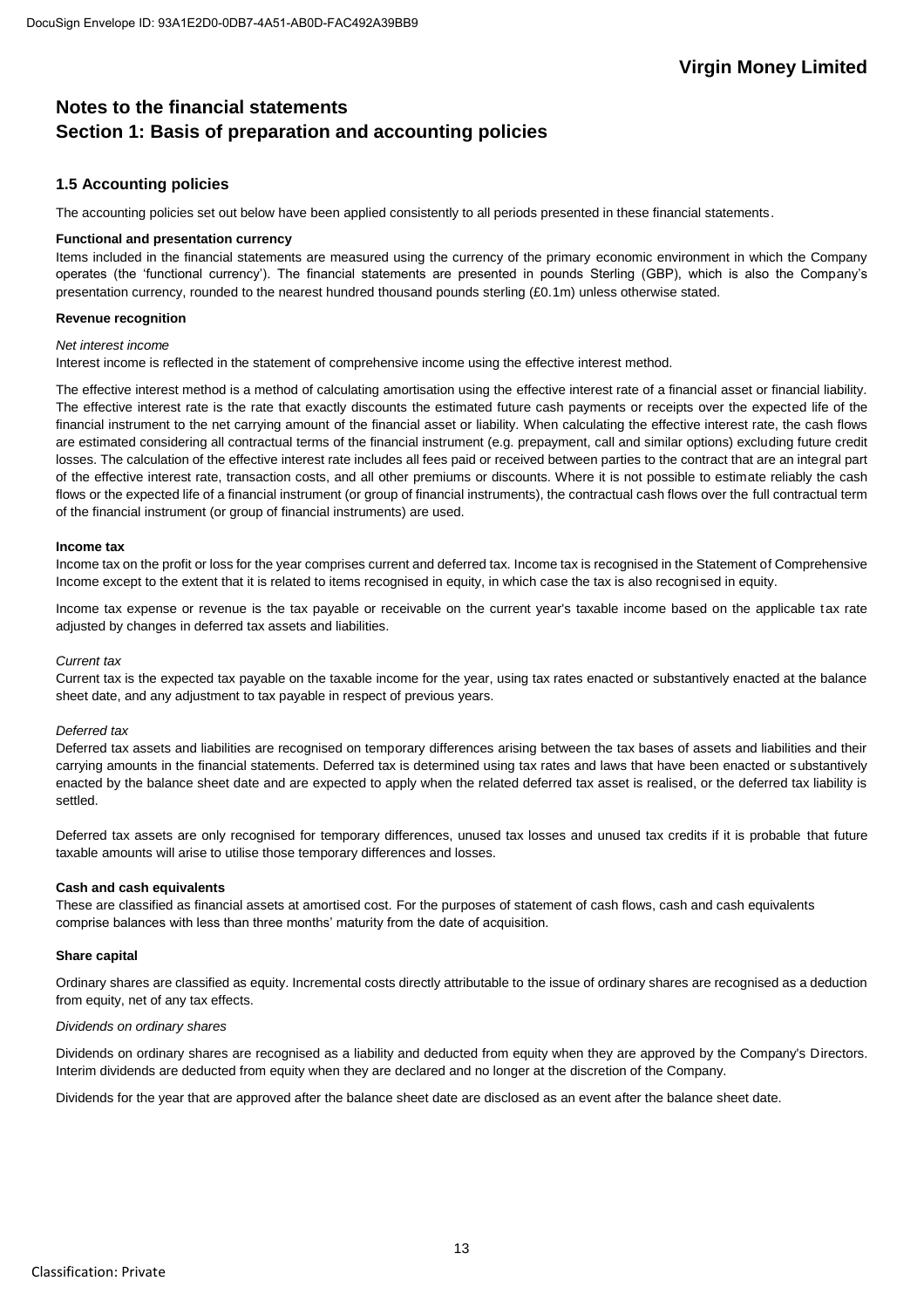### **Notes to the financial statements Section 1: Basis of preparation and accounting policies**

### **1.6 Critical accounting estimates and judgements**

The preparation of financial statements in conformity with IAS requires the Directors to make judgements, estimates and assumptions that affect the application of accounting policies and the amounts of assets, liabilities, revenues and expenses reported in these financial statements. Assumptions made at each balance sheet date are based on best estimates at that date and are reviewed by the Directors at each reporting date. Although the Company has internal control systems in place to ensure that estimates can be reliably measured, actual amounts may differ from those estimates. This is reviewed at each reporting date by the Directors.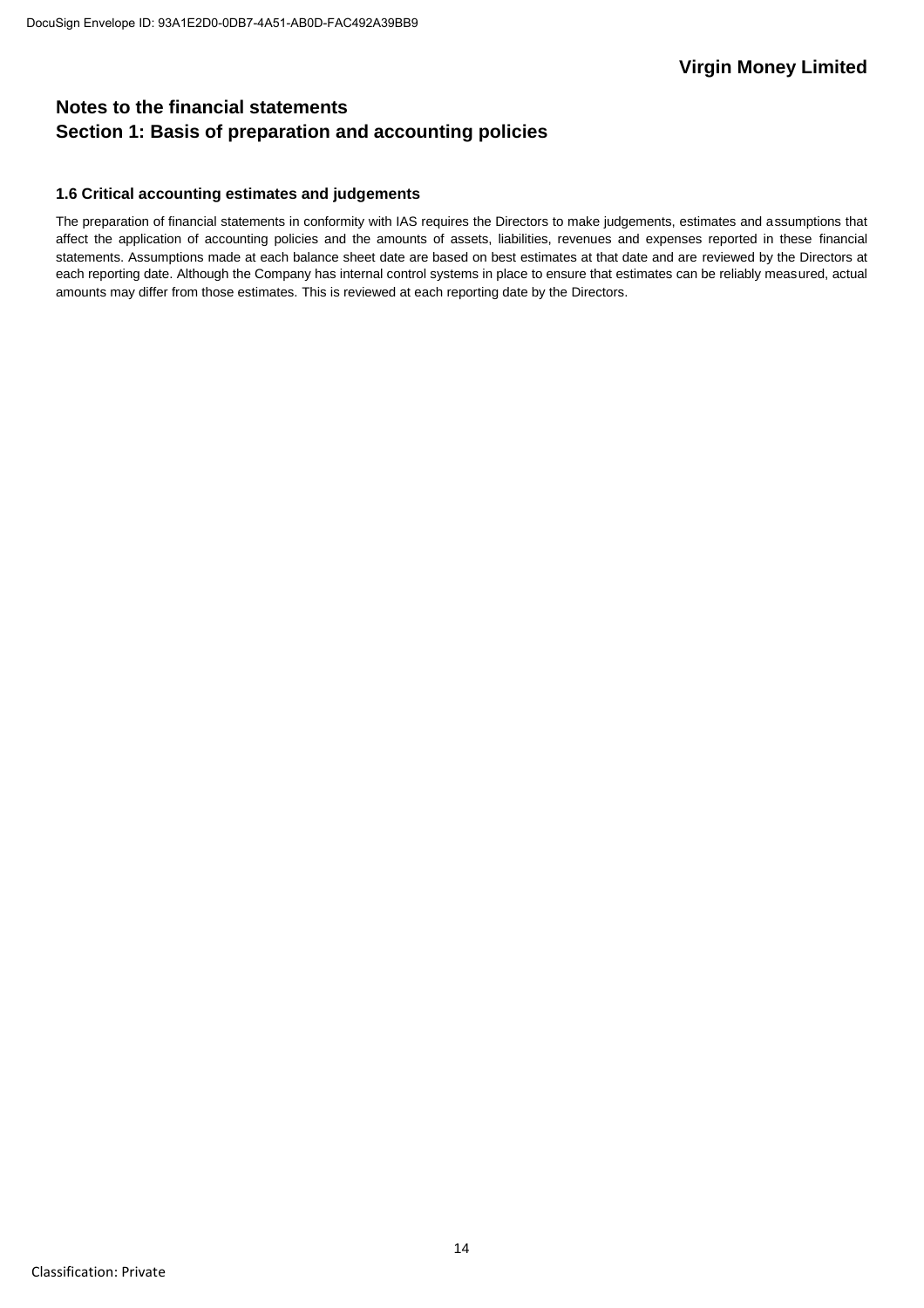### **Notes to the financial statements Section 2: Results for the year**

### **2.1 Net interest income**

|                                            | 12 months to<br>30 Sep 2021<br>£m | 9 months to<br>30 Sep 2020<br>£m |
|--------------------------------------------|-----------------------------------|----------------------------------|
| Interest income                            |                                   |                                  |
| Cash and balances with central banks       |                                   | 0.2                              |
| <b>Total interest income</b>               |                                   | 0.2                              |
| Interest expense and similar charges       |                                   |                                  |
| Other interest expense                     |                                   | (0.2)                            |
| Total interest expense and similar charges |                                   | (0.2)                            |
| Net interest income                        |                                   |                                  |

### **2.2 Operating and administrative expenses**

Auditor's remuneration included within other operating and administrative expenses:

|                                                                                                                      | 12 months to<br>30 Sep 2021<br>£'000 | 9 months to<br>30 Sep 2020<br>£'000 |
|----------------------------------------------------------------------------------------------------------------------|--------------------------------------|-------------------------------------|
| Fees payable to the Company's auditor for the audit of the Company's financial statements<br><b>Total audit fees</b> | 12<br>12                             | 10<br>10                            |
| Total fees payable to the Company's auditor                                                                          | 12                                   | 10                                  |

Audit fees for the current year are included within other operating and administrative expenses. They were borne by another group company, Clydesdale Bank PLC, in the prior period.

No fees were paid to the Company's auditors for services other than the statutory audit of the Company.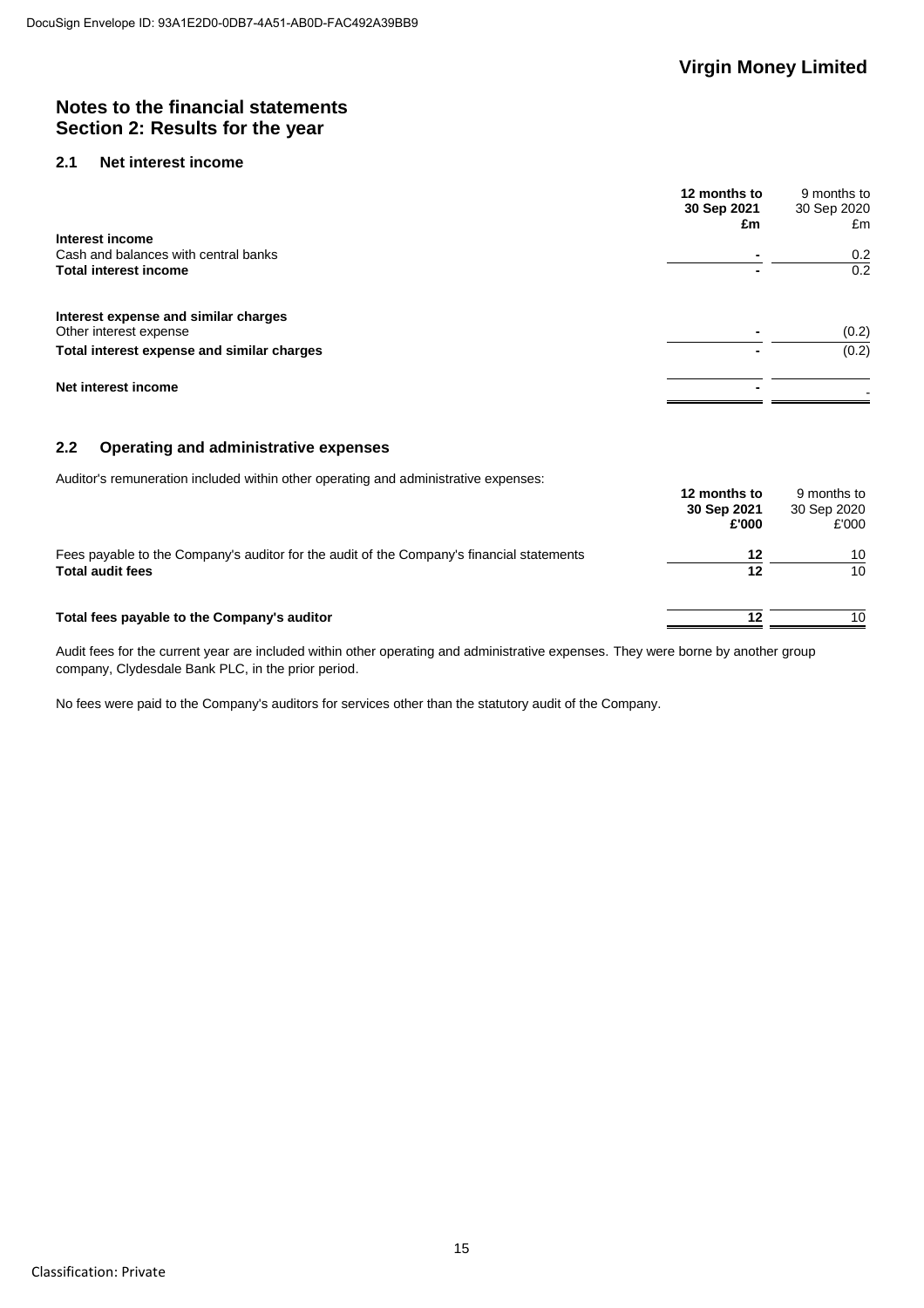### **Notes to the financial statements Section 3: Assets and liabilities**

### **3.1 Fair value of financial instruments**

Analysis of the fair value disclosures uses a hierarchy that reflects the significance of inputs used in measuring fair value. The level in the fair value hierarchy within which a fair value measurement is categorised is determined on the basis of the lowest level input that is significant to the fair value measurement in its entirety. The fair value hierarchy is as follows:

- Level 1 fair value measurements quoted prices (unadjusted) in active markets for an identical financial asset or liability;
- Level 2 fair value measurements inputs other than quoted prices within Level 1 that are observable for the financial asset or liability, either directly (as prices) or indirectly (derived from prices); and
- Level 3 fair value measurements inputs for the financial asset or liability that are not based on observable market data (unobservable inputs).

For the purpose of reporting movements between levels of the fair value hierarchy, transfers are recognised at the beginning of the reporting period in which they occur.

### **(a) Fair value of financial instruments recognised on the balance sheet at amortised cost**

The tables below show a comparison of the carrying amounts of financial assets and liabilities measured at amortised cost, as reported on the balance sheet, and their fair values.

There are various limitations inherent in this fair value disclosure particularly where prices are derived from unobservable inputs due to some financial instruments not being traded in an active market. The methodologies and assumptions used in the fair value estimates are therefore described in the notes to the tables. The difference between carrying value and fair value is relevant in a trading environment but is not relevant to assets such as loans and advances.

|                           |                              |      | 2021                             |         |         |          |                          | 2020           |                                  |         |
|---------------------------|------------------------------|------|----------------------------------|---------|---------|----------|--------------------------|----------------|----------------------------------|---------|
|                           |                              |      | Fair value measurement<br>using: |         |         |          |                          |                | Fair value measurement<br>using: |         |
|                           | Carrying<br>value Fair value |      | Level 1                          | Level 2 | Level 3 | Carrying | value Fair value Level 1 |                | Level 2                          | Level 3 |
| <b>Financial assets</b>   | £m                           | £m   | £m                               | £m      | £m      | £m       | £m                       | £m             | £m                               | £m      |
| Due from related entities | 10.0                         | 10.0 | $\sim$                           | 10.0    | ۰       | 10.0     | 10.0                     | $\blacksquare$ | 10.0                             |         |

The fair values disclosed for financial instruments at amortised cost are based on the following methodologies and assumptions: *(a) Due from related entities* – Fair value is deemed to approximate the carrying value.

### **(b) Fair value of financial instruments recognised on the balance sheet at fair value**

At 30 September 2021, there were no financial instruments recognised on the balance sheet at fair value (2020: £Nil).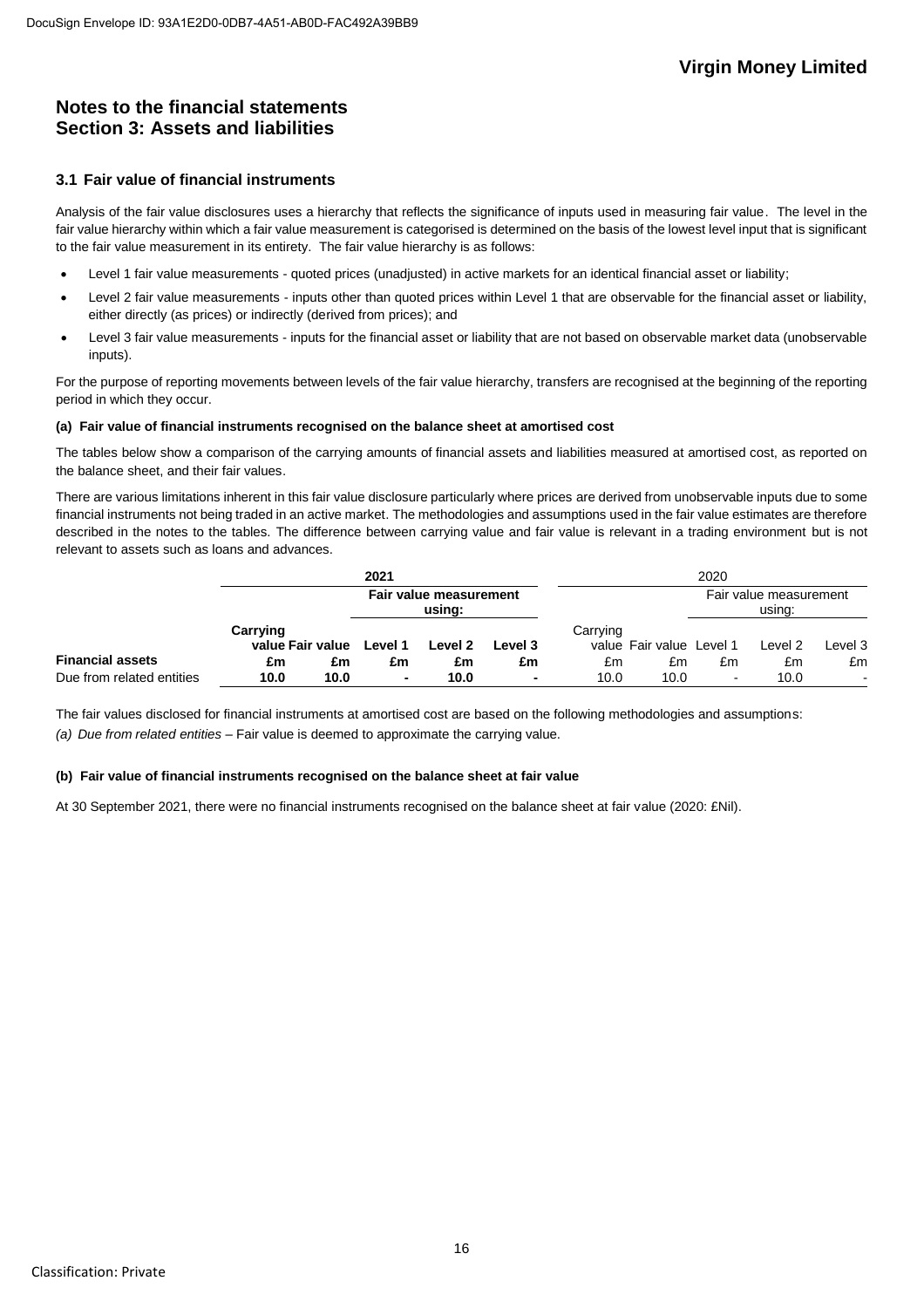### **Notes to the financial statements Section 4: Capital**

### **4.1 Equity**

### *a) Share capital*

**Allotted, called up and fully paid share capital**

| 2021      | 2020      |           |         |
|-----------|-----------|-----------|---------|
| Number of | Number of |           |         |
| shares    | shares    | 2021      | 2020    |
| millions  | millions  | £m        | £m      |
|           |           |           |         |
| 1.630.0   | 1.630.0   | 1.630.0   | 1.630.0 |
| (1,630.0) |           | (1,630.0) |         |
|           | .630.0    |           | 0.630.0 |
|           |           |           |         |

On 29 September 2021, a special resolution was passed that reduced the issued ordinary share capital of the Company by cancelling and extinguishing 1,629,999,999 shares totalling £1,630.0m. As these shares were fully paid up, the value of the cancelled shares was credited to the Company's retained earnings as shown in the statement of changes in equity on page 10. Following this reduction, the issued ordinary share capital of the Company at 30 September 2021 comprises one ordinary share of £1.

As permitted by the Companies Act 2006, the Company's Articles of Association do not contain any references to authorised share capital.

No dividends have been paid or declared in the current or prior period.

The holders of ordinary shares are entitled to one vote per share at meetings of the Company. All ordinary shares in issue in the Company rank equally and carry the same voting rights and the same rights to receive dividends and other distributions declared or paid by the Company. There are no restrictions on the transfer of ordinary shares in the Company at 30 September 2021.